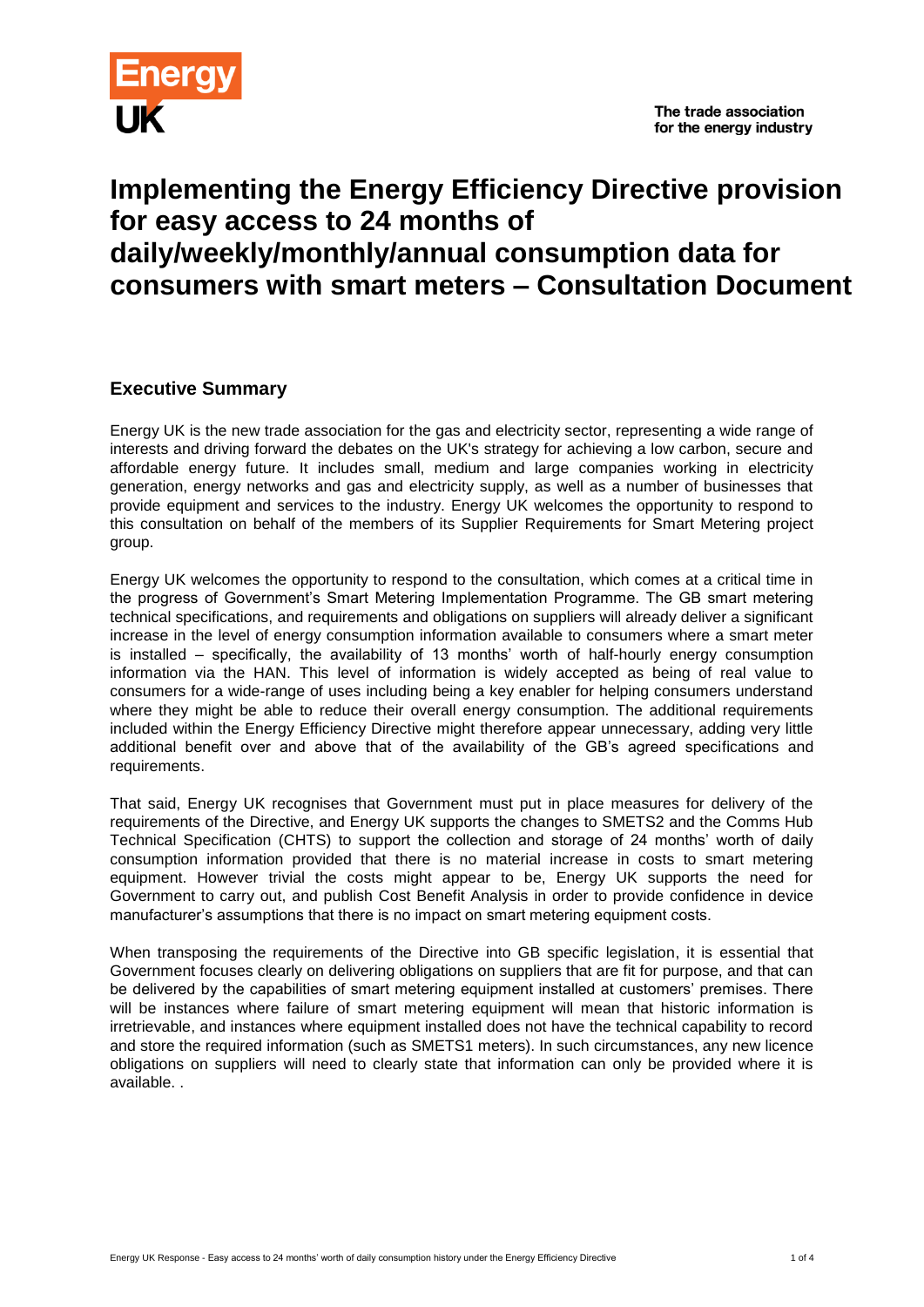# **Response to Consultation Questions**

**Question 1: Do you agree with the preferred option for delivering the Directive provision and the analysis of options? Are there any additional benefits or risks that need to be considered?** 

#### **Energy UK response:**

Energy UK and its members believe that the requirements under the Directive are clear, in that energy suppliers, upon request from a final customer, shall provide access to 24 months' worth of historical, daily energy consumption history where a smart meter has been installed. Access to this data shall be provided either via the internet or via the meter interface.

In terms of delivery options, there is no consensus position between Energy UK's members on whether Option's C or D would best reflect the Directive's requirements. However, all of Energy UK's members agree that careful consideration will be required in terms of drafting of a new licence condition to ensure that the requirements as laid out in the Directive meet the expected intention. Energy UK has a number of concerns in relation to potential technical constraints that may impact suppliers' ability to meet the requirements of the Directive, and these are discussed in more detail below, and throughout this response.

There are some risks and issues that need further consideration:

**SMETS1 meters:** The most obvious risk being that Government's interpretation of the Directive is that the requirements apply to all compliant smart meters. Energy UK believes that the intention of the Directive and its references to the  $3<sup>rd</sup>$  Energy Package (which includes the requirement to carry out a Cost Benefit Analysis for rolling out smart meters, and to do so where there is an economic case) is for the provision of such information where the technical capability of smart meters exists.

For GB, SMETS1 meters will not have the technical capability to store 24 months' worth of historical daily consumption information, and based on what Energy UK believes is the intended nature of the Directive, there should not therefore be any requirement on suppliers to comply with the Directive's requirements where a SMETS1 meter has been installed. If Government interprets the Directive to be applicable to SMETS1 meters, this is likely to require suppliers to collect and store a level of consumption information that many of the Privacy Groups have been lobbying against as part of Government's Data Access and Privacy framework development over the last 2-3 years.

**Exchanging devices:** Government is silent on its expectation on energy suppliers' ability to meet the requirements of the Directive where there is a need to change either the electricity smart meter or the Comms Hub already installed. The 24 months' worth of daily history will be stored in the memory of those devices, and there is no allowance for the transfer of data from one device to another in any of the technical/security requirements or operational documentation for smart meters. In a straight forward device exchange scenario, a supplier would need to identify that the customer is receiving services under the Directive, and then take appropriate steps to make sure data is downloaded either by the supplier (where data is being accessed via the internet), or by the customer (where data is being accessed via the meter interface) prior to the device exchange taking place. This has the potential to introduce additional requirements on suppliers above and beyond those currently envisaged.

In some cases, where there has been a catastrophic failure of a device, historical information may be irretrievable. Further consideration will be required when writing any licence obligations on suppliers in this area. Energy UK would therefore recommend a simple recognition within the licence condition that 24 months' worth of historical daily consumption data will not always be available.

**Impact on consumers and consumer engagement**: Energy suppliers will only be able to provide historical consumption information to their customers for the period they have resided at the premises. Therefore the requirement to provide 24 months' worth of daily consumption information is only possible where their customer has been the tenant/owner/occupier for a continuous 24 month period.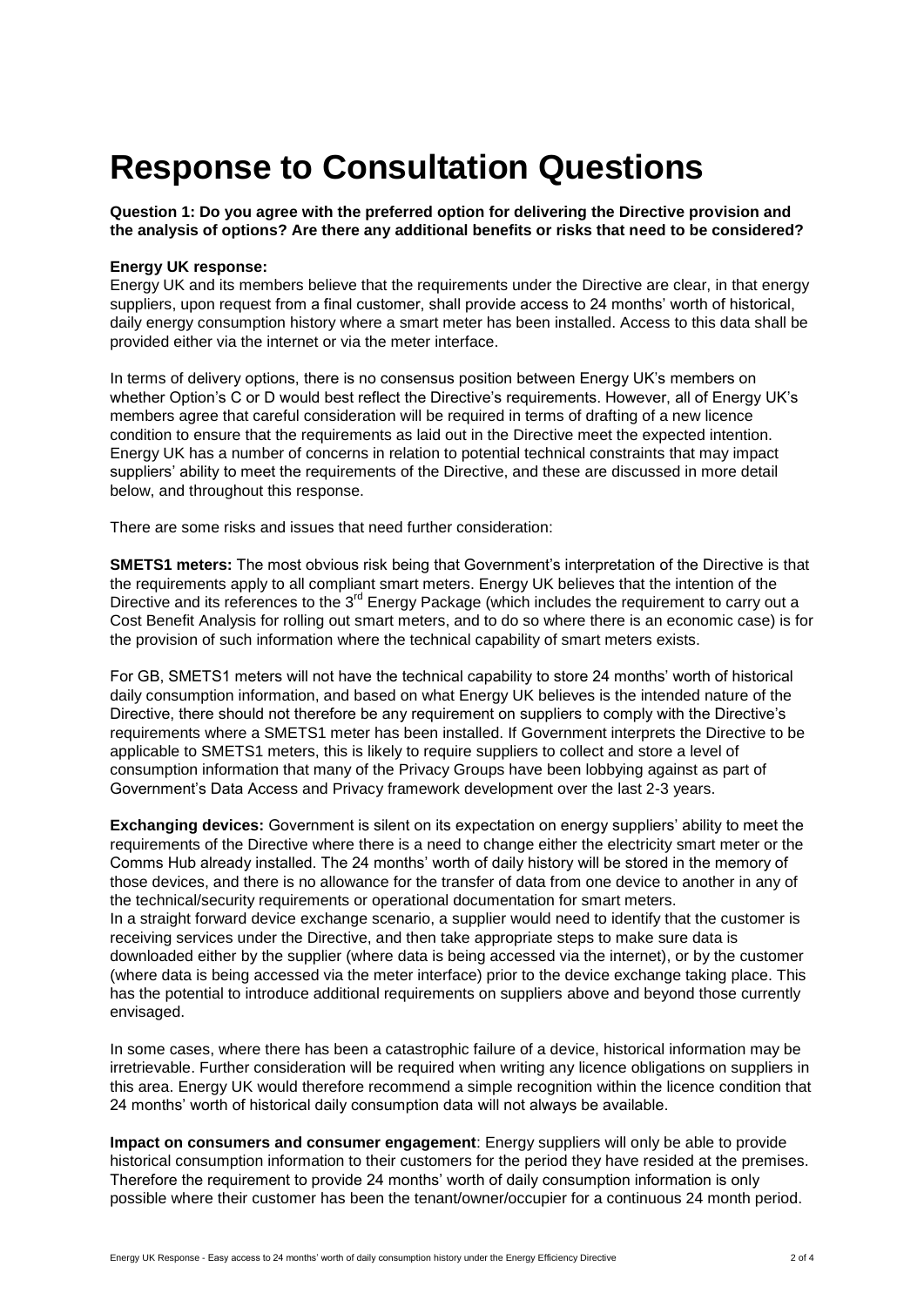There are already a significant number of regulatory and legislative requirements on suppliers to provide consumers with varying levels of information about their energy use. With an additional requirement under the Energy Efficiency Directive, Energy UK believes that a thorough review of the regulatory and legislative obligations should be carried out to remove unnecessary duplication that will ultimate lead to consumer confusion and an overall increase in costs.

#### **Question 2: Do you agree that including the capability in SMETS 2 meters as standard is a sensible approach?**

#### **Energy UK Response:**

It would appear sensible to include the capability to store 24 months' worth of daily consumption information in SMETS2 meters and Comms Hubs as part of the standard specification. Equipment manufacturers have indicated that the costs of additional memory and processing capability are very low, but this view is only valid against the current requirements. If there are further requirements that require additional incremental capacity, their view may well change. Their current view is also based on an assumption that a decision is made before more detailed design work takes place for SMETS2 meters and Comms Hubs. Therefore, it is essential that a decision is made to include the requirements at the earliest opportunity in order to provide the necessary certainty that costs won't increase to an unacceptable level.

#### **Question 3: How important is it that there is a consistent approach for consumers accessing data across all suppliers, versus suppliers having the flexibility to decide how consumers can access data?**

#### **Energy UK Response:**

Energy UK supports consistent approaches for consumers wherever possible to ensure that the consumer experience is consistent and positive regardless of their choice of energy supplier. That said, suppliers must be able to react to the needs of their customers, as well as being able to offer differing products and services in the competitive market. This applies equally to any element of energy suppliers' products and services associated with meeting their legislative and regulatory obligations. Therefore, Energy UK does not believe a consistent approach is either necessary, or required.

We believe the Government should remain focused on delivering the appropriate technical platform through inclusion of technical capabilities included in SMETS2 and the CHTS, and appropriate core service lines from the DCC Suppliers should focus on the delivery of information through the provision of innovative products and services to consumers that meet the intention and requirements of the Directive.

#### **Question 4: Do you agree with the consideration of the costs of the different options? Are you able to provide any further assessment of the potential incremental costs of the options, particularly i) providing access to daily data over the internet or via email, ii) adding the capability to SMETS 2 meters?**

#### **Energy UK Response:**

Energy UK's members have differing views on the cost considerations of the different options, and our members will respond on an individual basis accordingly.

#### **Question 5: Do you agree with how we propose to make changes to licence conditions and SMETS 2?**

#### **Energy UK Response:**

Energy UK agrees that it is important that the requirement to store 24 months of data is included as part of the forthcoming EU notification of SMETS2 and CHTS in order to satisfy device manufacturer's assumptions that there is no (or very little) additional cost implications on SMETS2 meters and Comms Hubs.